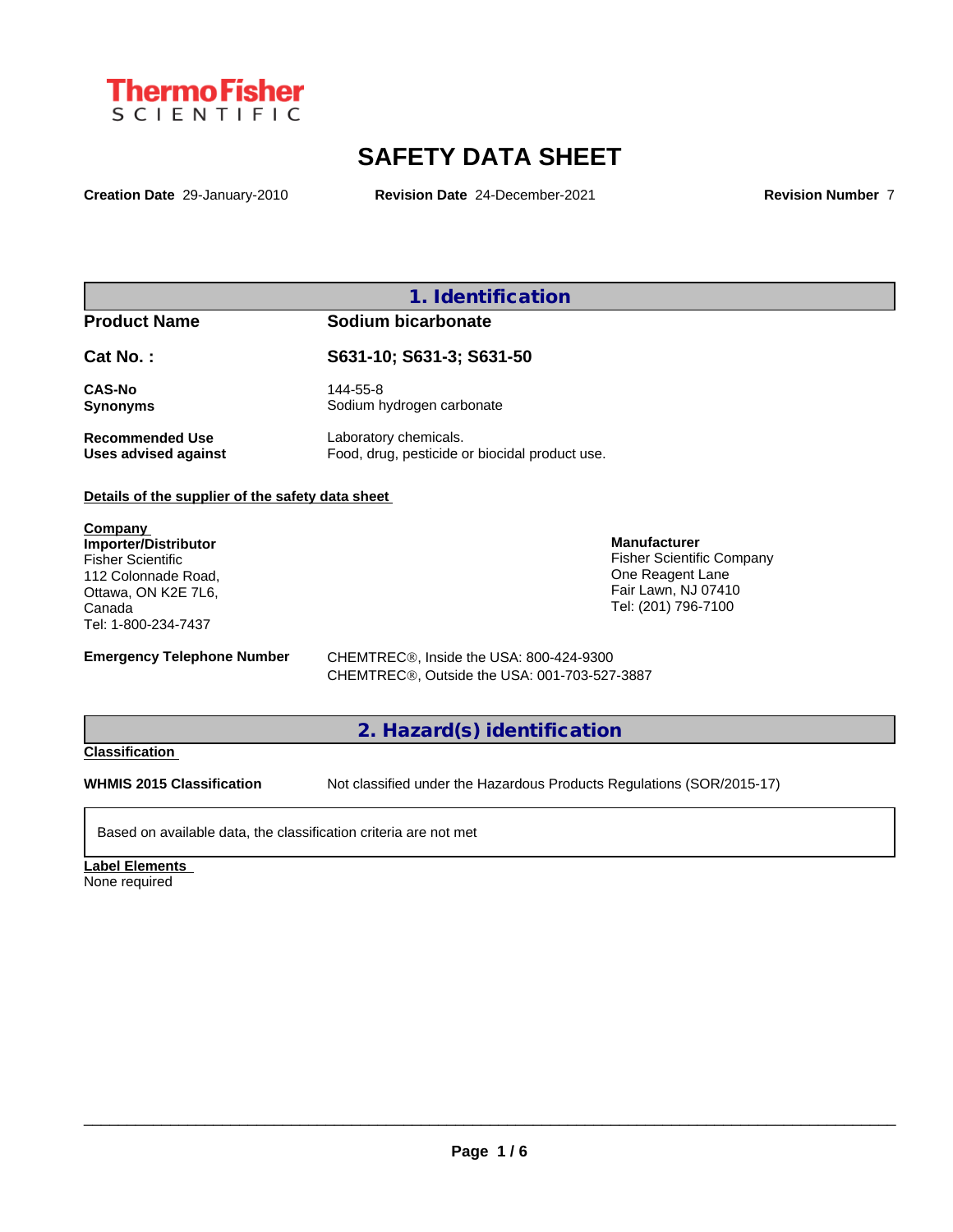| 3. Composition/Information on Ingredients                    |                                                                                                                            |                           |          |  |  |
|--------------------------------------------------------------|----------------------------------------------------------------------------------------------------------------------------|---------------------------|----------|--|--|
| <b>Component</b>                                             |                                                                                                                            | <b>CAS-No</b>             | Weight % |  |  |
| Sodium bicarbonate                                           | 144-55-8<br>>95                                                                                                            |                           |          |  |  |
|                                                              |                                                                                                                            | 4. First-aid measures     |          |  |  |
| <b>Eye Contact</b>                                           | Rinse immediately with plenty of water, also under the eyelids, for at least 15 minutes. Get<br>medical attention.         |                           |          |  |  |
| <b>Skin Contact</b>                                          | Wash off immediately with plenty of water for at least 15 minutes. Get medical attention<br>immediately if symptoms occur. |                           |          |  |  |
| <b>Inhalation</b>                                            | Remove to fresh air. Get medical attention immediately if symptoms occur.                                                  |                           |          |  |  |
| Ingestion                                                    | Clean mouth with water and drink afterwards plenty of water. Get medical attention if<br>symptoms occur.                   |                           |          |  |  |
| Most important symptoms/effects<br><b>Notes to Physician</b> | None reasonably foreseeable.<br>Treat symptomatically                                                                      |                           |          |  |  |
|                                                              |                                                                                                                            | 5. Fire-fighting measures |          |  |  |

**Suitable Extinguishing Media** Water spray, carbon dioxide (CO2), dry chemical, alcohol-resistant foam.

| Unsuitable Extinguishing Media                                                                      | No information available                             |
|-----------------------------------------------------------------------------------------------------|------------------------------------------------------|
| <b>Flash Point</b><br>Method -                                                                      | No information available<br>No information available |
| <b>Autoignition Temperature</b><br><b>Explosion Limits</b>                                          | No information available                             |
| <b>Upper</b>                                                                                        | No data available                                    |
| Lower                                                                                               | No data available                                    |
| Sensitivity to Mechanical Impact No information available<br><b>Sensitivity to Static Discharge</b> | No information available                             |

#### **Specific Hazards Arising from the Chemical**

Non-combustible, substance itself does not burn but may decompose upon heating to produce corrosive and/or toxic fumes.

### **Hazardous Combustion Products**

#### Sodium oxides.

# **Protective Equipment and Precautions for Firefighters**

As in any fire, wear self-contained breathing apparatus pressure-demand, MSHA/NIOSH (approved or equivalent) and full protective gear.

| <b>NFPA</b> |  |  |
|-------------|--|--|
|             |  |  |

| <b>Health</b>                    | Flammability                                 | <b>Instability</b> | <b>Physical hazards</b><br>N/A                                                         |
|----------------------------------|----------------------------------------------|--------------------|----------------------------------------------------------------------------------------|
|                                  | 6. Accidental release measures               |                    |                                                                                        |
| <b>Personal Precautions</b>      | formation.                                   |                    | Ensure adequate ventilation. Use personal protective equipment as required. Avoid dust |
| <b>Environmental Precautions</b> | Should not be released into the environment. |                    |                                                                                        |

**Methods for Containment and Clean** Sweep up and shovel into suitable containers for disposal. Avoid dust formation. **Up**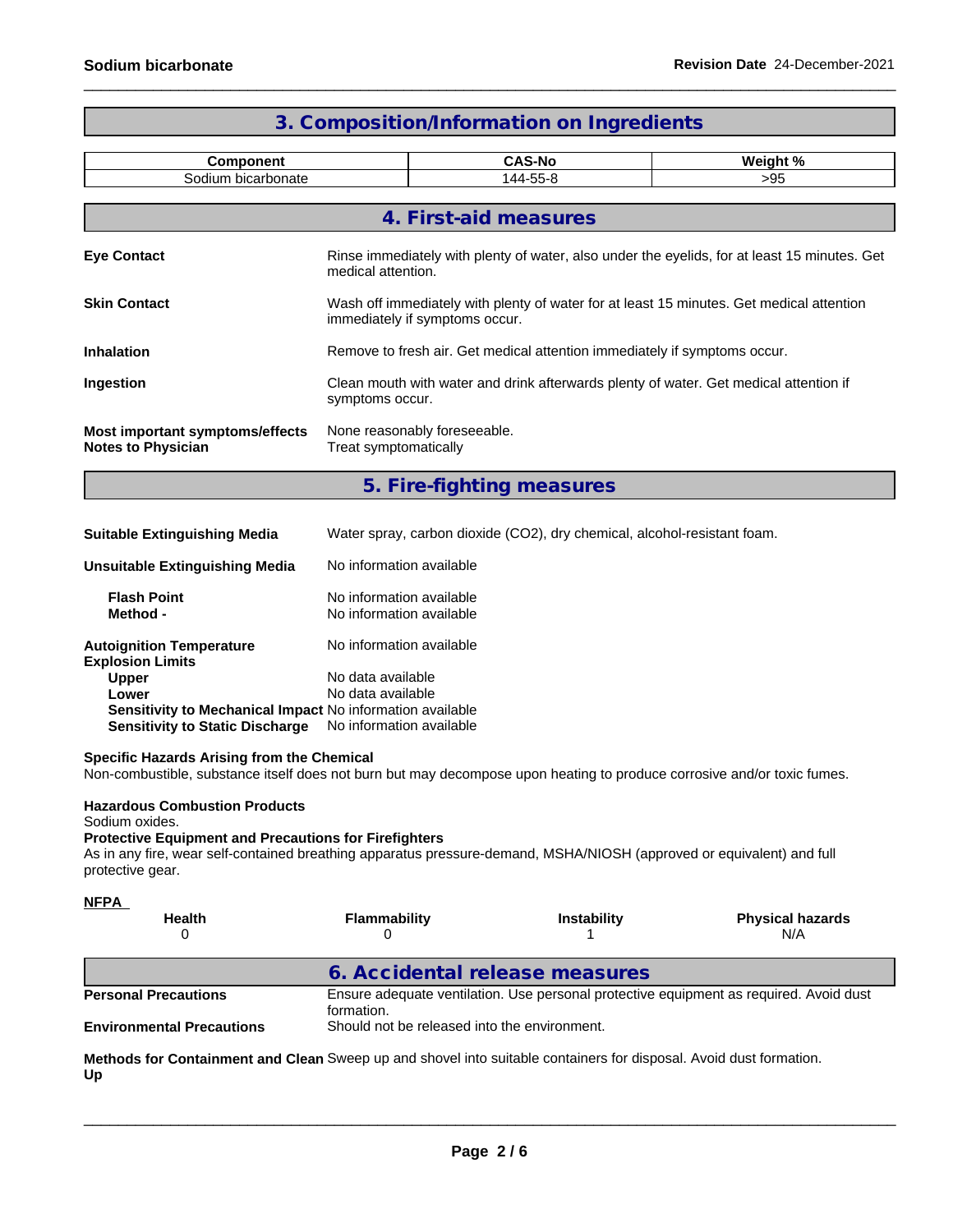|                            | 7. Handling and storage                                                                                                                                                              |
|----------------------------|--------------------------------------------------------------------------------------------------------------------------------------------------------------------------------------|
| Handling                   | Wear personal protective equipment/face protection. Ensure adequate ventilation. Avoid<br>ingestion and inhalation. Avoid contact with skin, eyes or clothing. Avoid dust formation. |
| Storage.                   | Keep containers tightly closed in a dry, cool and well-ventilated place. Incompatible<br>Materials. Strong oxidizing agents. Acids.                                                  |
|                            | 8. Exposure controls / personal protection                                                                                                                                           |
| <b>Exposure Guidelines</b> | This product does not contain any hazardous materials with occupational exposure<br>limitsestablished by the region specific regulatory bodies.                                      |
|                            |                                                                                                                                                                                      |

#### **Engineering Measures**

Ensure adequate ventilation, especially in confined areas. Ensure that eyewash stations and safety showers are close to the workstation location.

#### **Personal protective equipment**

| <b>Eye Protection</b>  | Wear appropriate protective eyeglasses or chemical safety goggles as described by<br>OSHA's eye and face protection regulations in 29 CFR 1910.133 or European Standard<br>EN166. |                                                                           |                        |  |
|------------------------|-----------------------------------------------------------------------------------------------------------------------------------------------------------------------------------|---------------------------------------------------------------------------|------------------------|--|
| <b>Hand Protection</b> |                                                                                                                                                                                   | Wear appropriate protective gloves and clothing to prevent skin exposure. |                        |  |
| Glove material         | <b>Breakthrough time</b>                                                                                                                                                          | <b>Glove thickness</b>                                                    | Glove comments         |  |
| Natural rubber         | See manufacturers                                                                                                                                                                 |                                                                           | Splash protection only |  |
| Nitrile rubber         | recommendations                                                                                                                                                                   |                                                                           |                        |  |
| Neoprene               |                                                                                                                                                                                   |                                                                           |                        |  |
| <b>PVC</b>             |                                                                                                                                                                                   |                                                                           |                        |  |

Inspect gloves before use. observe the instructions regarding permeability and breakthrough time which are provided by the supplier of the gloves. (Refer to manufacturer/supplier for information) gloves are suitable for the task: Chemical compatability, Dexterity, Operational conditions, User susceptibility, e.g. sensitisation effects, also take into consideration the specific local conditions under which the product is used, such as the danger of cuts, abrasion. gloves with care avoiding skin contamination.

#### **Respiratory Protection**

No protective equipment is needed under normal use conditions.

#### **Recommended Filter type:** Particle filter

#### **Environmental exposure controls**

No information available.

#### **Hygiene Measures**

Handle in accordance with good industrial hygiene and safety practice. Keep away from food, drink and animal feeding stuffs. Do not eat, drink or smoke when using this product. Remove and wash contaminated clothing and gloves, including the inside, before re-use. Wash hands before breaks and after work.

|                       | 9. Physical and chemical properties |
|-----------------------|-------------------------------------|
| <b>Physical State</b> | Powder Solid                        |
| Appearance            | White                               |
| Odor                  | <b>Odorless</b>                     |
| <b>Odor Threshold</b> | No information available            |
| рH                    | 8.3 0.1M ag. solution               |
|                       |                                     |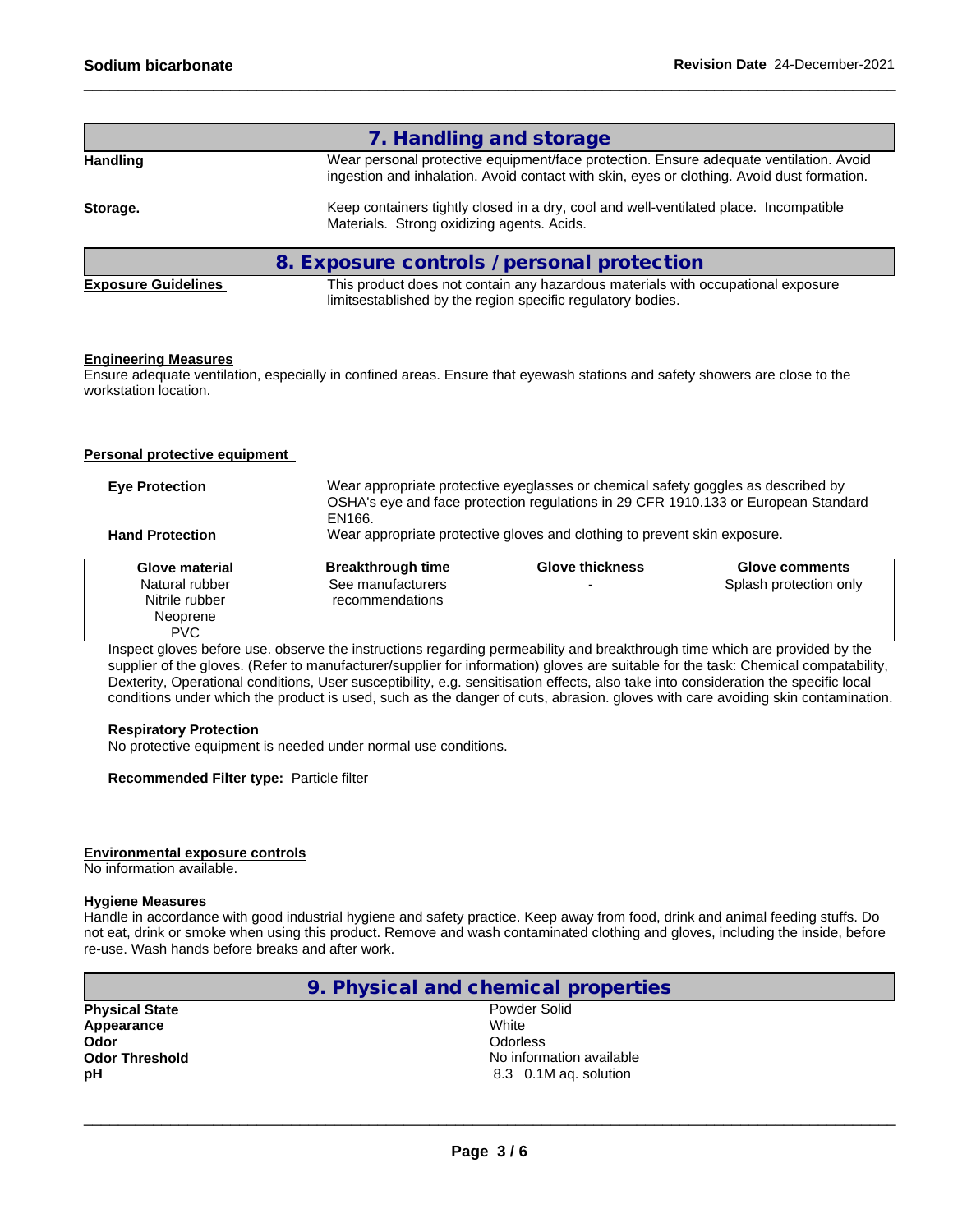| 270 °C / 518 °F           |
|---------------------------|
| No information available  |
| No information available  |
| Not applicable            |
| No information available  |
|                           |
| No data available         |
| No data available         |
| No information available  |
| Not applicable            |
| No information available  |
| Slightly soluble in water |
| No data available         |
| No information available  |
| $> 50^{\circ}$ C          |
| Not applicable            |
| CHNaO <sub>3</sub>        |
| 84.01                     |
|                           |

**Melting Point/Range** 270 °C / 518 °F **No information available No information available Not applicable Flammability (solid,gas)** No information available

# **10. Stability and reactivity**

| <b>Reactive Hazard</b>                         | None known, based on information available                                                                            |
|------------------------------------------------|-----------------------------------------------------------------------------------------------------------------------|
| <b>Stability</b>                               | Hygroscopic.                                                                                                          |
| <b>Conditions to Avoid</b>                     | Avoid dust formation. Incompatible products. Exposure to moist air or water. Excess heat.<br>Temperatures above 50°C. |
| Incompatible Materials                         | Strong oxidizing agents, Acids                                                                                        |
| Hazardous Decomposition Products Sodium oxides |                                                                                                                       |
| <b>Hazardous Polymerization</b>                | Hazardous polymerization does not occur.                                                                              |
| <b>Hazardous Reactions</b>                     | None under normal processing.                                                                                         |
|                                                |                                                                                                                       |

**11. Toxicological information**

# **Acute Toxicity**

#### **Product Information Component Information**

| Component                                                                                                     |               | LD50 Oral                                                                                |            | LD50 Dermal  |             | <b>LC50 Inhalation</b> |
|---------------------------------------------------------------------------------------------------------------|---------------|------------------------------------------------------------------------------------------|------------|--------------|-------------|------------------------|
| Sodium bicarbonate                                                                                            |               | $LD50 = 4220$ mg/kg (Rat)                                                                |            | Not listed   |             | Not listed             |
| No information available<br><b>Toxicologically Synergistic</b>                                                |               |                                                                                          |            |              |             |                        |
| <b>Products</b><br>Delayed and immediate effects as well as chronic effects from short and long-term exposure |               |                                                                                          |            |              |             |                        |
|                                                                                                               |               |                                                                                          |            |              |             |                        |
| <b>Irritation</b>                                                                                             |               | No information available                                                                 |            |              |             |                        |
| <b>Sensitization</b>                                                                                          |               | No information available                                                                 |            |              |             |                        |
| Carcinogenicity                                                                                               |               | The table below indicates whether each agency has listed any ingredient as a carcinogen. |            |              |             |                        |
|                                                                                                               |               |                                                                                          |            |              |             |                        |
| Component                                                                                                     | <b>CAS-No</b> | IARC                                                                                     | <b>NTP</b> | <b>ACGIH</b> | <b>OSHA</b> | Mexico                 |
| Sodium bicarbonate                                                                                            | 144-55-8      | Not listed                                                                               | Not listed | Not listed   | Not listed  | Not listed             |
| <b>Mutagenic Effects</b>                                                                                      |               | No information available                                                                 |            |              |             |                        |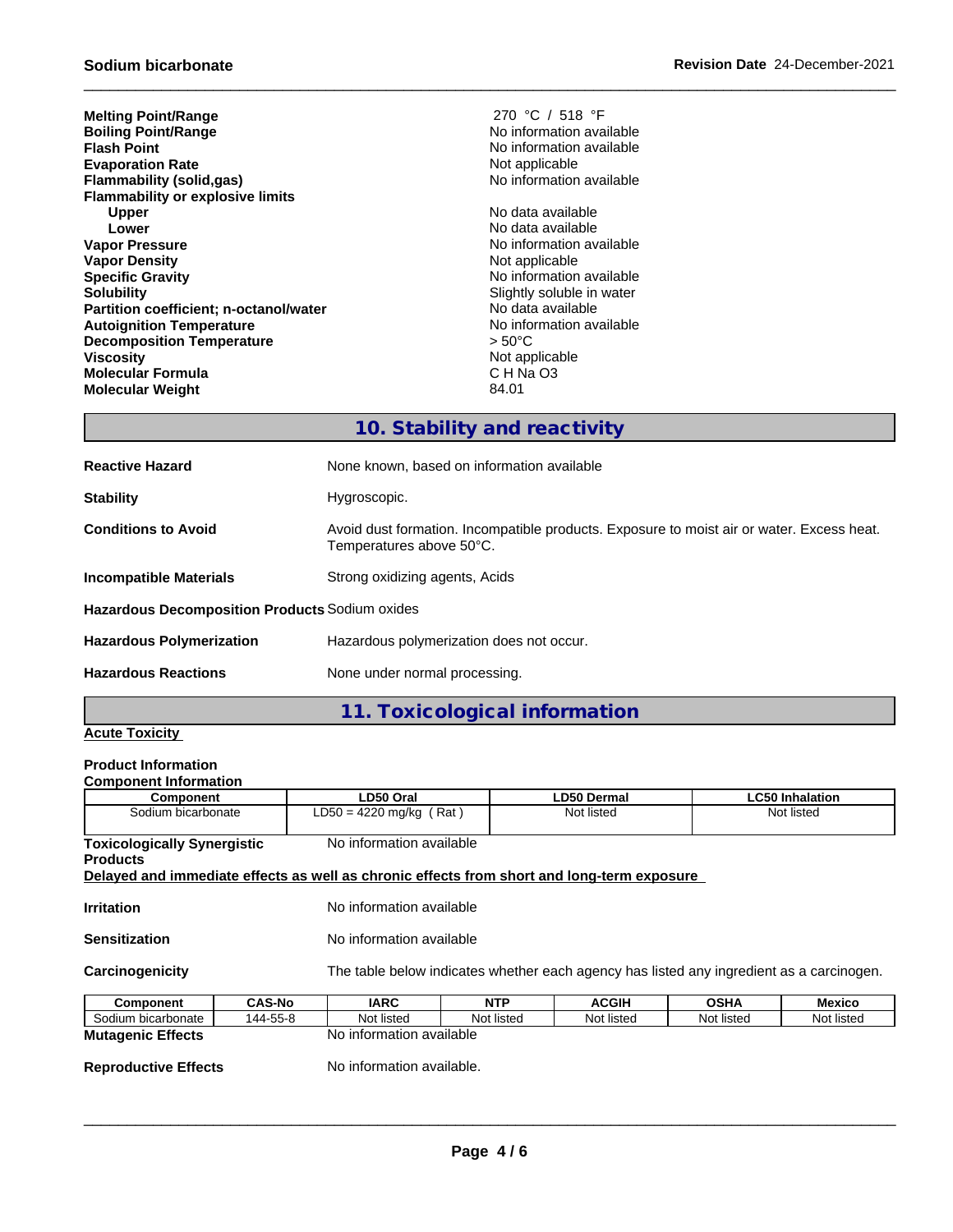| <b>Developmental Effects</b>                                                  | No information available.                                      |
|-------------------------------------------------------------------------------|----------------------------------------------------------------|
| <b>Teratogenicity</b>                                                         | No information available.                                      |
| <b>STOT - single exposure</b><br><b>STOT - repeated exposure</b>              | None known<br>None known                                       |
| <b>Aspiration hazard</b>                                                      | No information available                                       |
| <b>Symptoms / effects, both acute and No information available</b><br>delayed |                                                                |
| <b>Endocrine Disruptor Information</b>                                        | No information available                                       |
| <b>Other Adverse Effects</b>                                                  | The toxicological properties have not been fully investigated. |

**12. Ecological information**

**Ecotoxicity**  .

| <b>Component</b>                                                                         | <b>Freshwater Algae</b> | <b>Freshwater Fish</b>                                                                                                                                                    | <b>Microtox</b> | Water Flea                                                                               |  |  |
|------------------------------------------------------------------------------------------|-------------------------|---------------------------------------------------------------------------------------------------------------------------------------------------------------------------|-----------------|------------------------------------------------------------------------------------------|--|--|
| Sodium bicarbonate                                                                       | EC50: 650 mg/L/120h     | LC50: 8250 - 9000 mg/L,<br>96h static (Lepomis<br>macrochirus)                                                                                                            |                 | EC50: 2350 mg/L/48h                                                                      |  |  |
| <b>Persistence and Degradability</b>                                                     |                         | Soluble in water Persistence is unlikely based on information available.                                                                                                  |                 |                                                                                          |  |  |
| <b>Bioaccumulation/Accumulation</b>                                                      |                         | No information available.                                                                                                                                                 |                 |                                                                                          |  |  |
| <b>Mobility</b><br>Will likely be mobile in the environment due to its water solubility. |                         |                                                                                                                                                                           |                 |                                                                                          |  |  |
|                                                                                          |                         | 13. Disposal considerations                                                                                                                                               |                 |                                                                                          |  |  |
| <b>Waste Disposal Methods</b>                                                            |                         | hazardous waste. Chemical waste generators must also consult local, regional, and<br>national hazardous waste regulations to ensure complete and accurate classification. |                 | Chemical waste generators must determine whether a discarded chemical is classified as a |  |  |
|                                                                                          |                         | 14. Transport information                                                                                                                                                 |                 |                                                                                          |  |  |
| <b>DOT</b>                                                                               | Not regulated           |                                                                                                                                                                           |                 |                                                                                          |  |  |

| <u> DO L</u>             | Not requiated              |  |
|--------------------------|----------------------------|--|
| $\underline{\text{TDG}}$ | Not regulated              |  |
| <b>IATA</b>              | Not regulated              |  |
| <b>IMDG/IMO</b>          | Not regulated              |  |
|                          | 15. Regulatory information |  |

## **International Inventories**

| Component          | <b>CAS-No</b> | <b>DSL</b>   | <b>NDSL</b> | <b>TSCA</b> |               | <b>TSCA Inventory</b><br>notification -<br><b>Active-Inactive</b> | <b>EINECS</b> | <b>ELINCS</b> | <b>NLP</b>   |
|--------------------|---------------|--------------|-------------|-------------|---------------|-------------------------------------------------------------------|---------------|---------------|--------------|
| Sodium bicarbonate | 144-55-8      |              |             |             | <b>ACTIVE</b> |                                                                   | 205-633-8     |               |              |
|                    |               |              |             |             |               |                                                                   |               |               |              |
| <b>Component</b>   | <b>CAS-No</b> | <b>IECSC</b> | <b>KECL</b> | <b>ENCS</b> | <b>ISHL</b>   | TCSI                                                              | <b>AICS</b>   | <b>NZIoC</b>  | <b>PICCS</b> |
| Sodium bicarbonate | 144-55-8      |              | l KE-31360  |             |               |                                                                   |               |               |              |

#### **Legend:**

X - Listed '-' - Not Listed

**KECL** - NIER number or KE number (http://ncis.nier.go.kr/en/main.do)

**DSL/NDSL** - Canadian Domestic Substances List/Non-Domestic Substances List

**TSCA** - United States Toxic Substances Control Act Section 8(b) Inventory

**EINECS/ELINCS** - European Inventory of Existing Commercial Chemical Substances/EU List of Notified Chemical Substances